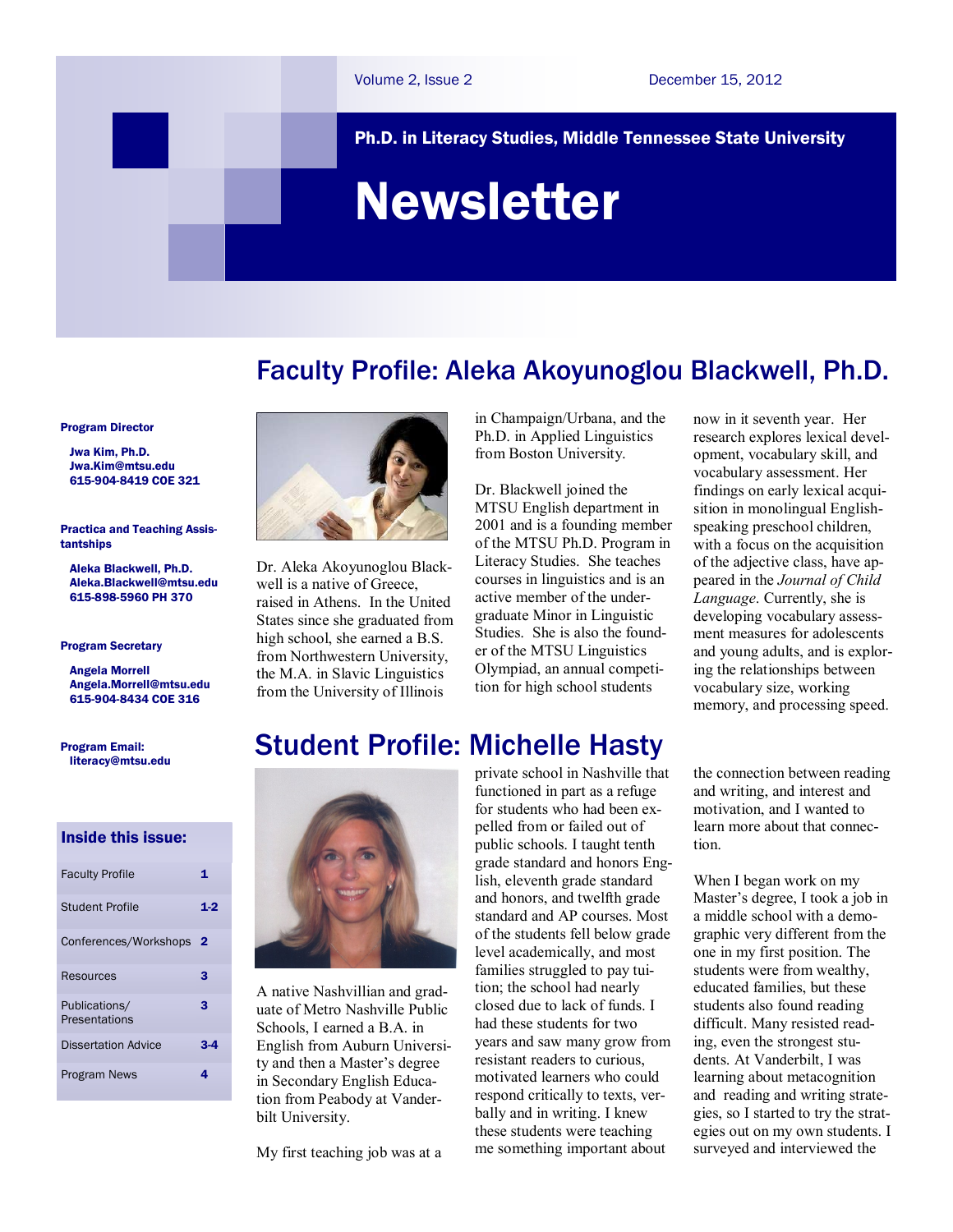# Student Profile (continued)

#### GOT NEWS?

- We would like to publish your news in our newsletters. Please let us know if you have published, presented or performed other newsworthy events!
- Also, if you have questions you'd like answered, please email us the questions and we'll try to provide the answers in the next newsletter.

Email: skh3g@mtmail.mtsu.edu

#### **Annual MTSU Linguistics Olympiad**

Saturday, January 26, 2013

Email Dr. Blackwell if you'd like to help out by pretesting problems or serving as a judge.

#### *Spring Semester Dates*

**January 17, 2013** Classes begin

**January 21, 2013** MLK Day—No Classes

**January 31, 2013** Last day to file Intent to Graduate Form for May 2013 Graduation

**March 11-17, 2013** Spring Break—No Classes

**March 29, 2013** Last day to file dissertation for May graduation

**April 1-12, 2013** Early registration begins

**May 1, 2013** Last day of classes students, tracked their progress, and I changed my teaching to better serve their needs.

After finishing my graduate work, my son Jackson was born, and we moved for my husband's Emergency Medicine residency to Indiana, where I taught etymology and British literature. After my second son, Bennett, was born, I stopped teaching in the classroom. I tutored, ran an ACT/SAT prep business, worked on political campaigns, taught in the YWCA's GED program, had two more children, Mason and Baker, but I never stopped missing teaching English and working with

students.

A position in 2010 as a mentor for Vanderbilt's secondary English education student teachers led me to follow through with the hope I had always held of entering a doctoral program. I saw the future teachers struggling with the same issues I had as a classroom teacher: secondary students often do not read well. The student teachers' constant refrain was that the theory they had learned in their courses did not translate into practice once they entered the classroom. From this experience, I realized I wanted to teach teachers how to help students to become stronger readers and writers.

This is my second year in our Literacy Studies program. Last year I had the opportunity to work with Dr. Elleman and several colleagues to design and implement an inference study. I currently teach a Reading In the Secondary School course to future teachers at MTSU. I am looking forward to working next semester with Dr. Fain on a research project with English language learners and wordless books. My primary interest is in writing, specifically how critical written response to text affects reading comprehension in secondary students.

# Spring/Summer Conferences and Workshops

### Upcoming Conferences

The 58th Annual IRA Conference, April 19-22, 2013. San Antonio, TX. Annual COABE Conference, March 24-27, 2013. New Orleans, LA. The 20th Annual SSSR Conference, July 10-13, 2013. Hong Kong. The Annual AERA Meeting, April 27-May 1, 2012. San Francisco, CA.

### Upcoming Workshops

2013 DMAC Institute. A two-week institute on the effective use of digital media in college composition classrooms*.* May 13-24. The Ohio State University.

*Literacies for All Summer* Institute (NCTE), July 18-20, Hempstead, NY. Deadline for submitting proposals is January 31, 2013.

# **Literacy in a Digital World**

Pioneering Literacy In the Digital Wild West: Empowering Parents and Educators. How to make technology a helpful ally in literacy development. http://www.joanganzcooneycenter.org/wp-content/uploads/2012/12/GLR\_TechnologyGuide\_final.pdf



Kalantzis, M. & Cope, B. (2012). *Literacies,* Cambridge University Press.

With the rise of new technologies and media, the way we communicate is rapidly changing. Literacies provides a comprehensive introduction to literacy pedagogy within today's new media environment. It focuses not only on reading and writing, but also on other modes of communication, including oral, visual, audio, gestural and spatial. This focus is designed to supplement, not replace, the enduringly important role of alphabetical literacy. Using realworld examples and illustrations, *Literacies* features the experiences of both teachers and students. It maps a range of methods that teachers can use to help their students develop their capacities to read, write and communicate.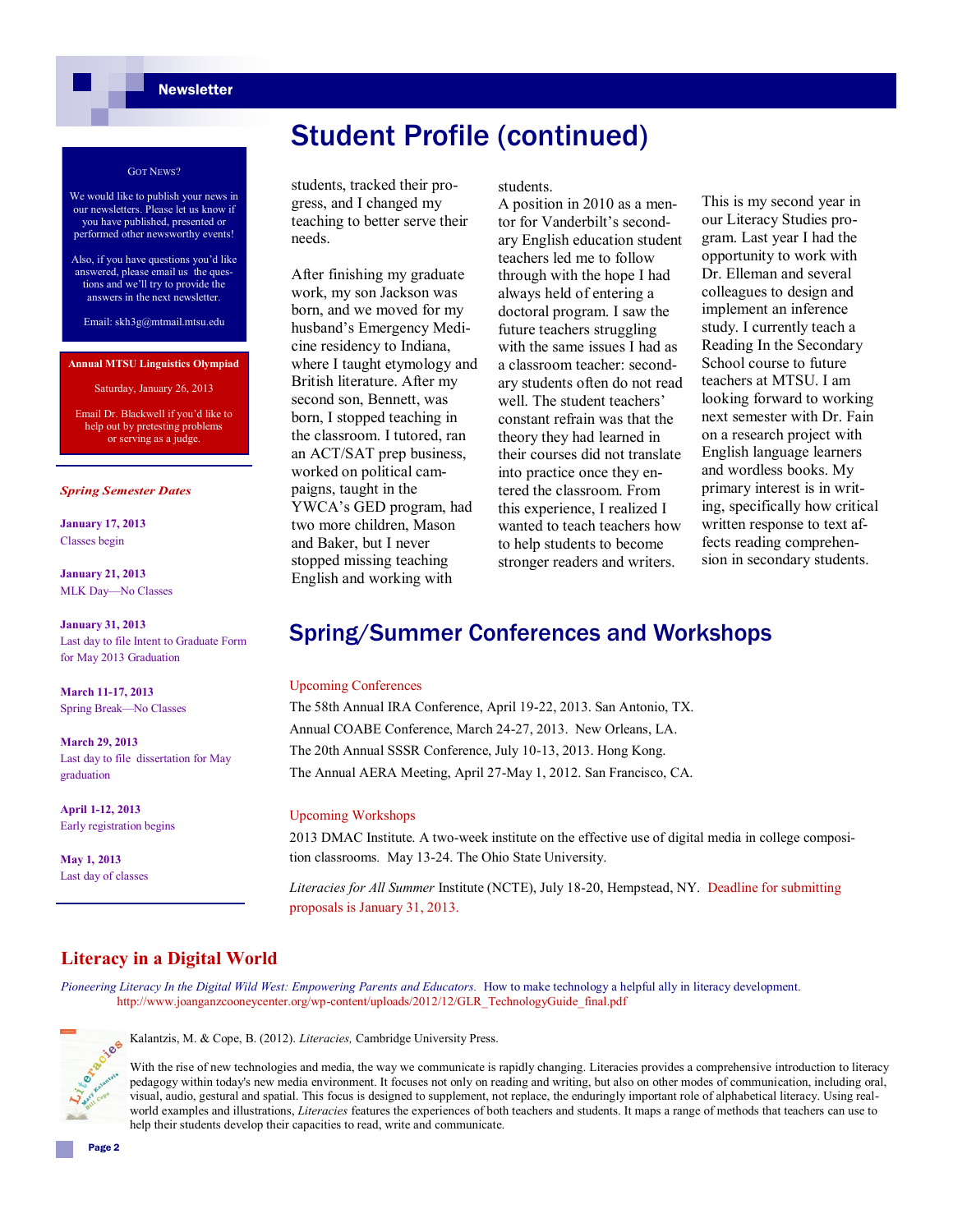# **Publications, Presentations & Posters**

# **Publications**

Compton, D. L., Elleman, A. M., & Catts, H. W. (2012). Searching for supplementary screening measures to identify children at high risk for developing later reading problems. In J. Sabatini, T. O'Reilly, E. R. Albro (Eds.), *Reading and understanding: Innovations in how we view reading assessment.* Rowman and Littleford Education: Lanham, MD.

#### **Presentations**

Kim, K., Cho, J. H., Kim, T., & Kim, J. K. (November, 2012). Development and Validation of the Korean Motor Performance Scale (KMPS) for Children with Intellectual Disabilities. Annual Meeting of the Mid-South Educational Research Association, Lexington, KY.

Wrobel, N., Kim, J. K., & Fuller, D. (November, 2012). A Polytomous Item Response Theory (IRT) Analysis for Three Mathematics Anxiety Rating Scales. Annual Meeting of the Mid-South Educational Research Association, Lexington, KY.

Elleman, A. M. (2012, June). *Can children learn to read between the lines?* Keynote presentation at the 2012 LETRS Summit, Kansas City, MO.

Elleman, A. M. (2012, November). *Going beyond the who and what: A meta-analysis of inference generation instruction* and *Becoming a reading detective.* Keynote presentation at the 2012 National Institutes of Learning Development conference in Newport News, VA.



On Saturday, November 10, 2012, our own Dr. Jwa Kim ran the Hard Rock Café Nashville Half Marathon (13.1 miles). His time was 2 hours, 4 minutes, 7 seconds. Way to go, Dr. Kim!

# Destination: Dissertation!

When thinking of the dissertation phase of the program, many doctoral students are filled with apprehension, excitement, and perhaps even a little dread. To soothe fears and anxieties, we offer answers by students who are currently in the dissertation phase of the program to questions most students have about the process.



**Davonna Thomas** is in the *beginning stages* of her dissertation. Here's what she had to say in response to our questions:

**What are the forms, paperwork, procedures you went through to begin the dissertation process?**

After I finished the preliminary exams, I completed a

dissertation committee formation document. I also think Angela filed some "advance to candidacy" form. I asked Dr. Fain to chair my committee, and then I asked three more professors in our program to join the committee. When the next semester comes up, you have to decide how many credit hours of dissertation credit you want to take. If you have an assistantship (full or half), you must register for 6 hours. Otherwise, you need only register for 1 credit per semester, and you must have a minimum of 12 credit hours of dissertation credit when it's all said and done.

## **How did you decide on your topic?**

The short version is that I've

always known that I was interested in post-secondary developmental reading and composition. The coursework in our program helped me focus my interests and identify areas that need more research. For me, the sociocultural and research methods courses were most instrumental in helping me "hone in" on my chosen topic. Even the process of studying for the preliminary examination helped me think critically about my dissertation topic.

### **How did you approach/decide upon your dissertation committee?**

I chose Dr. Fain to chair my dissertation because of her work in sociocultural approaches to literacy and, specifically, her work on literature circles. I chose Dr. Elleman because of her knowledge

of comprehension and research design. I chose Dr. Kim for his knowledge of statistics. I chose Dr. Blackwell because of her connection to the English/ composition world and her linguistics knowledge.

# **What work did you have to do on your topic before you could begin the paperwork, forms, procedures, etc.?**

I ran a pilot study over a year ago, and I have written two closely related research papers: one in sociocultural and one in research design. I have been collecting relevant articles and books for over a year, and I have been tinkering with an outline and works cited for several months. Now I'm drafting my proposal, IRB, informed consent document, etc.